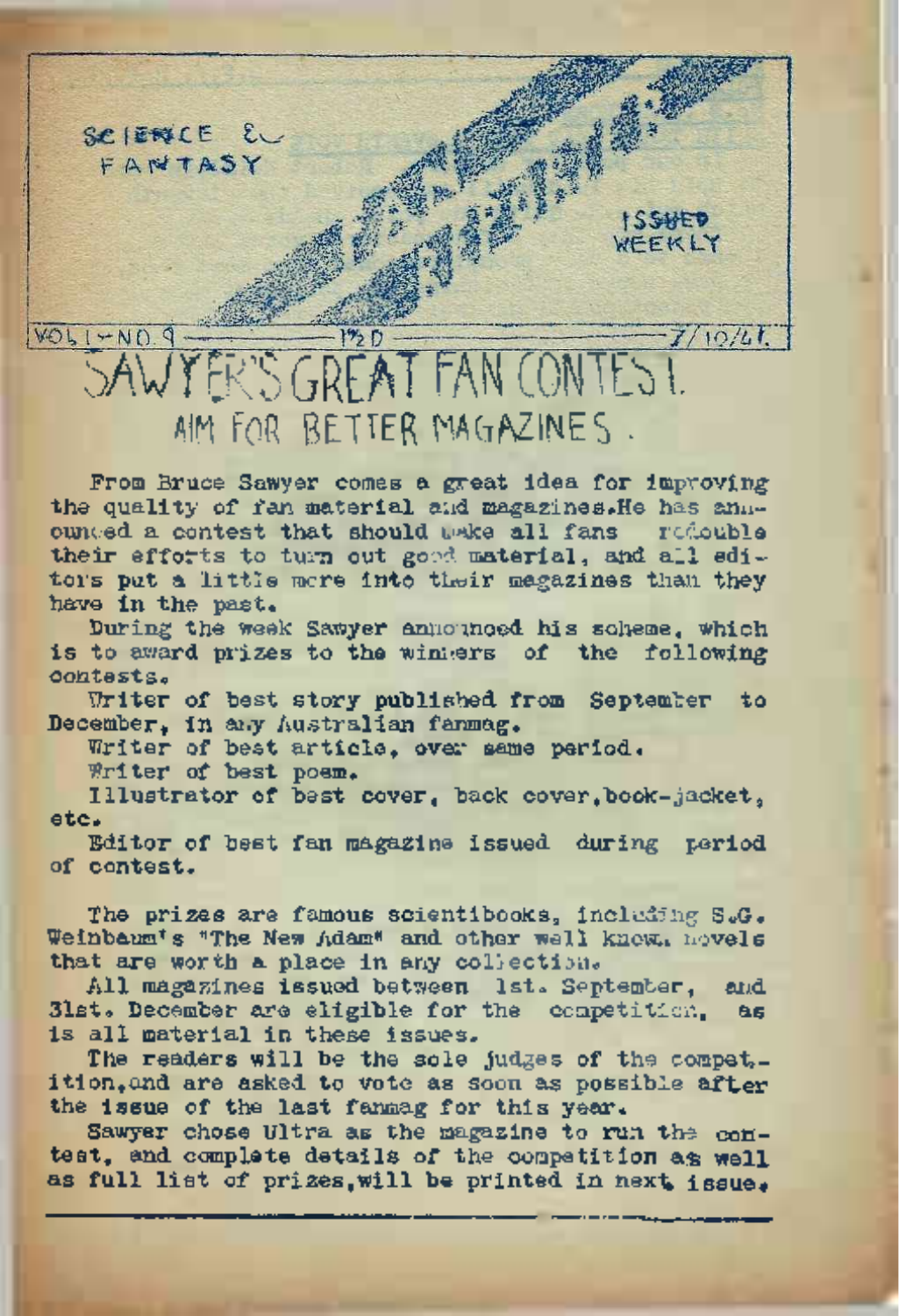# PAGE TWO<br>POLLS<br>No.2 .. AUTHORS

SIGITH TAKES LEAD WITH ELEVENTH VOTE

In our poll for authors, Robert Heinlein managed to- hold his lead until we received the eleventh vote, which put B.B. Smith one point ahead.

There are only a few scattered votes to come in,<br>whe to a very proppt response from most fans. And thanks to a very prompt response from most fans, we have hopes of finishing the poll next week.

Present positions are:

Total number of votes...................... <sup>11</sup> THE TRACES LEVEN MITH MILITER WOTER Heinlein management of the side of the side of the side of the side of the side of the solid of the solid of the solid of the solid of the solid of the solid of the solid of the solid of J.T. CAMPBELL, R. HEINLEIN-........... <sup>5</sup> " ASIMOV, BINDER, DE CAMP, E. HAMILTON, N«R. JONES, KELLER, MERRITT, UEINBAUM. 2 " AYRE, BIERCE, BLOCH, BOND, EDGAR R. BURROUGHS,R.CUMMINGS, DEL REY, FRIEND OLSEN,V .PHILLIPS ,POE, QUINN .ROCKLYNNE, SCHACHNER, STEBER, H.VINCENT, H.G.WELLS.. 1

If anybody had any doubts about "one man's meat", this poll should cause them to quietly fade away.

It seems that anybody with two votes is extremely well liked, and those with five or six are immensely popular.And yet Smith, the top man, has received only fifty per cent of the votes.

It now seems almost certain that one of the first three on the list will eventually win. Who it will be we do not know, but would like to announce the final result in next week's issue. So send in your vote during the week. Don't be left out.

## A SUGGESTION

Sooner or later we will run a poll for the most popular story, Probably, in view of the large number of yarns to pick from,we will ask you to choose your ten best liked, instead of the usual five. But before we run this poll, we would like you to re-read what you think are your ten favourites now. Perhaps you will find that some stories you previously raved about are not quite as good as you thoughts

We will hold this poll back a little while to give you the necessary time.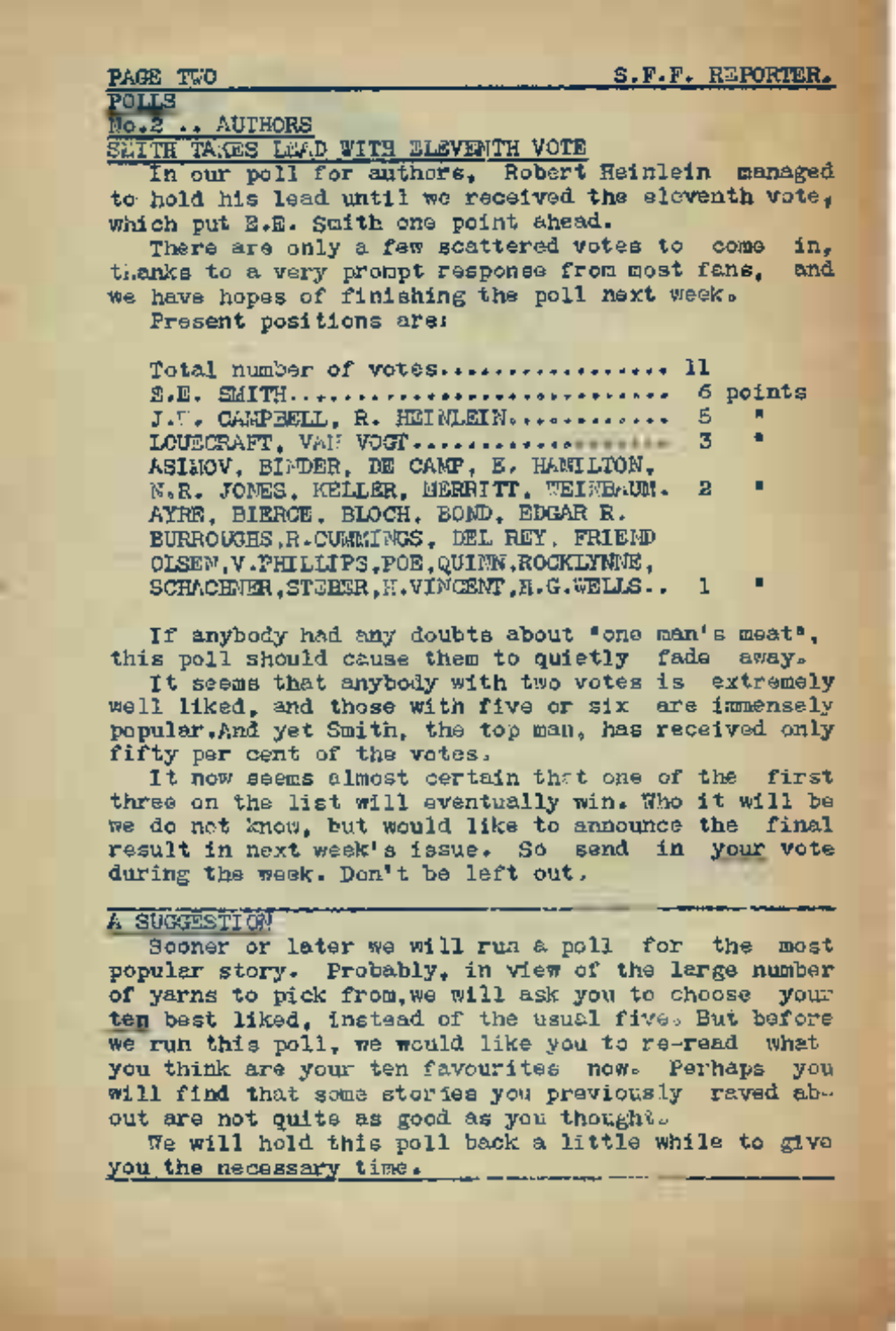| S.F.F. REPORTER             | PATS 3 |
|-----------------------------|--------|
| <b>FANDOM AT REFUDOM</b>    |        |
| Melbourness by Wog Hockley. |        |

#### VOL MOLESWORTH IN HOSPITAL

Sydney fans this week were surprised and sorry to hear that Vol Molegworth was in hospital again.

Vol informed Bert Castellari, who posted a letter<br>Eric Russell, Ted Russell told Grahem Stone, who to Eric Russell. Ted Russell told Graham Stone, saw Colin Roden, and so most fans got to know.

The Russell Brothers, Roden, Stone, Castellari, & Arthur Buncan visited him on Sunday afternoon, and deluged him with pro and fan mags,at which the man in the next bed unsuccessfully made a swipe.Vol was glad to get these,as he claimed he was gradually going mad with boredom. He would also appreciate letters, and fans can address their notes to Mater Misericordiaa Private Hospital, Pacific Highway, Crows Nest.

The F.S.S. meeting, scheduled to be held at Vol 's place on 0ct.4,was put off tentatively to Oct.18 when Vol hopes to be out of hospital.

Cosmos, of course, will be a little later than wag expected.

#### FACTS ABOUT HARRISON

'•Harrison, I fear, is a bit of a disappointment . However, he knows his stf. He is more of a weird and horror fan than <sup>a</sup> stfan, but is very interested in it all. Strange to say, he doesn't like Astounding. Eq likes human interest much better than heavy science. Therefore he likes AMS and TUS.He doesn't seem terribly interested in fanmags."

"About his night reading - the reason for this is that is the only time he is able to read.......that's how bad his parents are on stf!"

That is the news Wog sent about Harrison. So it<br>ms that he will not be an active participant in seems that he will not be an active participant Melbourne fandom. However, he would like to contact other fans with a view to obtaining magazines. Fans who have any stf mags to sell (except large size) are asked to write Wog Hockley for particulars.

### NO ADVERTISEMTS

There are two requests in this issue. One is for letters for Vol, the other about Harrison. These are against our policy, and were printed at special request, usually we do not print requests or ads.